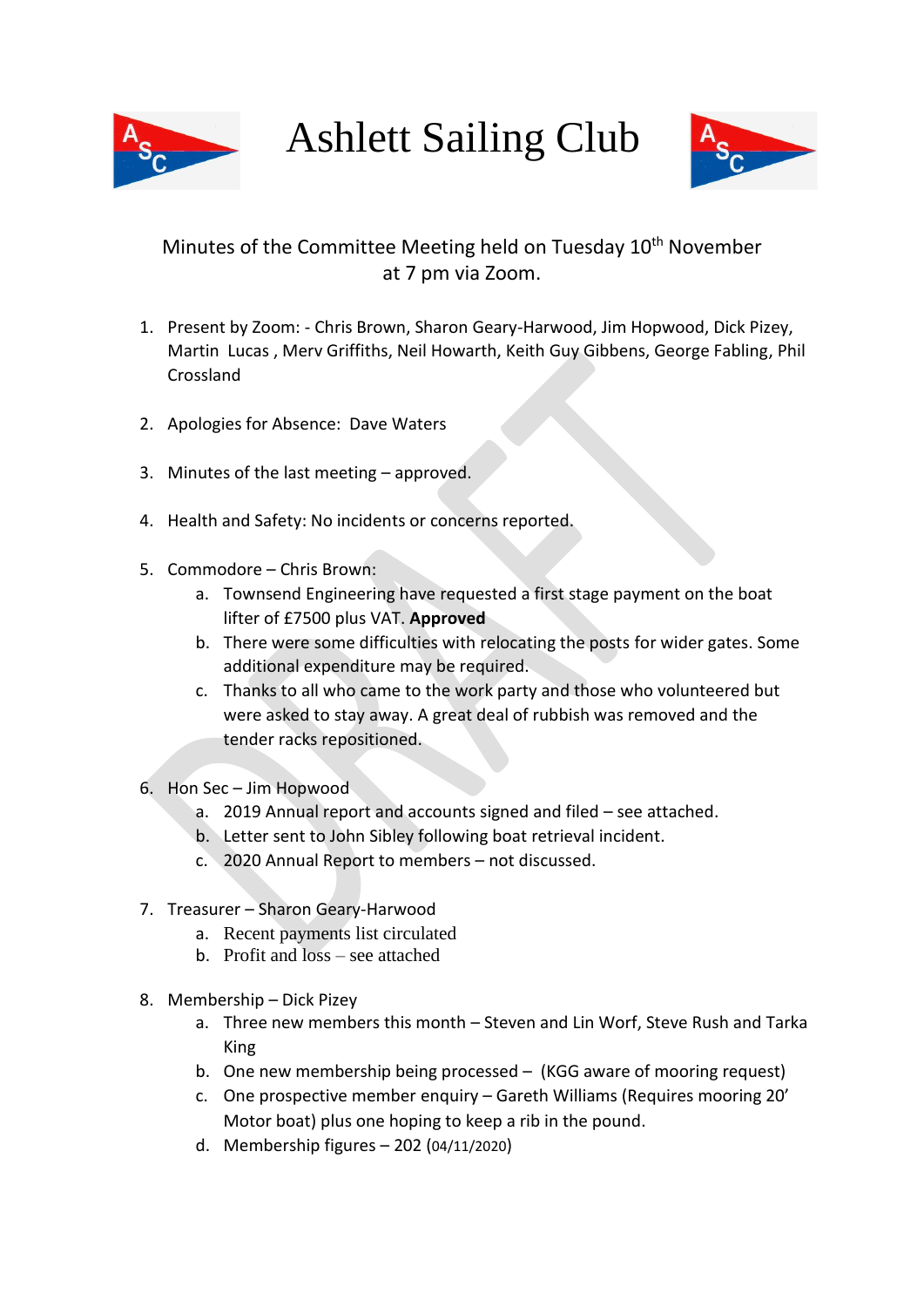- e. Comprehensive review with KGG and SGH re mooring allocation and payments – Membership master updates
- f. Copy of ML's spreadsheet Membership master update
- 9. Website Dick Pizey
	- a. Still very active regular repeat traffic as well as new visitors
- 10. Zoom/AGM Dick Pizey
	- a. Pro version purchased successful demo and test of some features during the meeting
	- b. Date for AGM for Newsletter not discussed
	- c. Format of reports not discussed
	- d. Discussion of format and methodology for on line AGM not discussed
- 11. Proposed fee increases Dick and Sharon
	- a. Proposed a range of fee increases of about 10%
	- b. Jim suggested this was the wrong time for an across the board increase while people are struggling with reduced incomes and we are forced to restrict members activities. **Agreed to develop a 3 year project look ahead to see whether an increase is really needed.**
	- c. Meanwhile the following were agreed:
		- **i. No 'Offshore membership'**
		- **ii. Canoes and inflatables in the boat house to pay the same fee.**
		- **iii. £25 visitors fee – launch, recovery, car and trailer parking for one week and one night on the pontoon.**
		- iv. Chris insisted that winter storage using the boat lifter must be cheaper than keeping a trailer in the pound and tractor launching.
- 12. Projects Phil Crossland
	- a. Nichols hope to start work on the mast crane quay soon.
	- b. Jetty light connected.
	- c. There was disappointment that the CCTV system kept tripping out and that it had not detected the recent thefts from boats. We need a monitor to view recordings. **Phil to discuss with Dave and Complete Security and make a recommendation.**
	- d. Dick is researching WIFI boosters that could allow connecting boat alarms.
- 13. Bosun Mervyn Griffiths
	- a. Had done some more clearing up after the work party.
- 14. Moorings Keith Guy-Gibbens
	- a. I have 2 moorings available for, up to 23' boats.
	- b. There are 3 that need blocks moving and other bits and pieces done to them. If the weather and lockdown permit, I hope to progress these next week.
	- c. I still have my survey of the NB to do.
	- d. There are 4 new members waiting for spaces for 26' boats and upwards